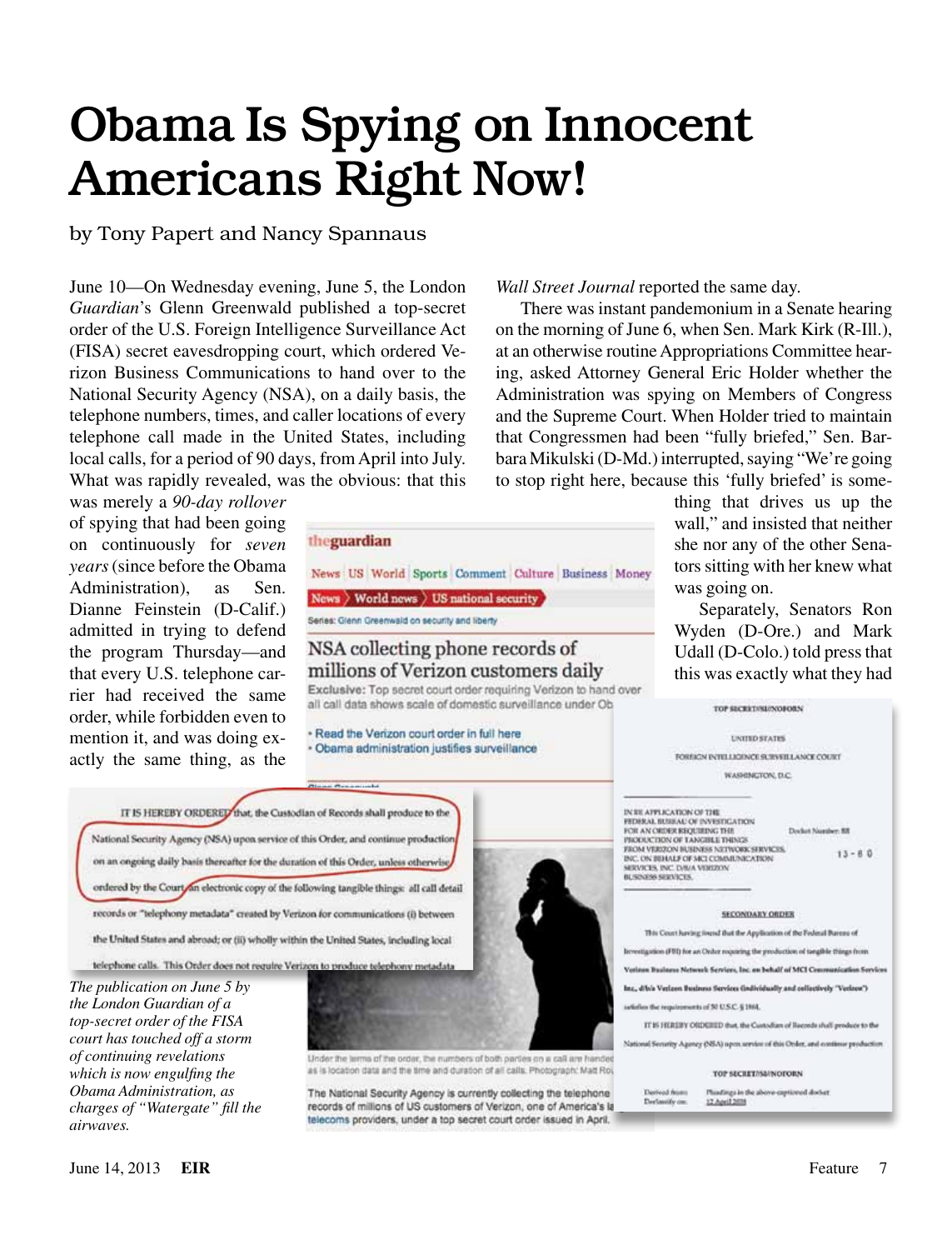been publicly warning about for years: that the Obama Administration had a secret, radically overblown, legal interpretation of its rights under the Patriot Act, to spy on ordinary Americans, a judgment which would shock most Americans were they to learn about it. And indeed it has. And it's only beginning.

Veteran Rep. James Sensenbrenner (R-Wisc.), the author of the Patriot Act, argued in a letter to Holder that the leaked order specifically contravened the Act. He demanded that Holder answer four questions by June 12, of which the fourth was,



*Patriot Act author Rep. James Sensenbrenner demanded of AG Holder: "Does the FBI believe that there are limits on what information it can obtain under [Patriot Act] section 215? If so, what are those limits?"*

"Does the FBI believe that there are limits on what information it can obtain under [Patriot Act] section 215? If so, what are those limits?"

### **The Second Shoe**

Then, Thursday afternoon, June 6, about 24 hours after the first leak, the *Guardian* and Greenwald obtained and selectively published another file held at the highest level of U.S. security clearance: an internal NSA slide-show instructing employees on how to use a datamining apparatus called "PRISM." The slide-show was dated April 2013—i.e., very recently. The *Washington Post* obtained the same leak and published another story at the same time.

The slide-show said that the NSA had obtained direct access to the main servers of nine Internet service providers, including Microsoft, Yahoo, Google, Facebook, YouTube, Skype, AOL, and Apple. NSA analysts were told that they could obtain any data, whether current or historical, including e-mail, video and voice chats, photos, voice-over-internet protocol, file transfers, videoconferencing, notifications of target activity ("logins, etc."), online social networking details, or "special requests."

Because of the word "foreign" in "Foreign Intelligence Surveillance Act," the slide-show presentation instructed NSA staff, as a fig-leaf of compliance with the law, that they could only target such data if they believed there was a 51% chance that the target might be outside the United States, or in communication with someone outside the United States.

The *Guardian* accompanied its second revelation with an unsigned June 6 editorial which might have been titled "An Existential Challenge to American Freedom." After summarizing what the paper had reported over the two days, the editors wrote:

"Few Americans believe that they live in a police state; indeed many would be outraged at the suggestion. Yet the everyday fact that the police have the right to monitor the communications of all its citizens—in secret—is a classic hallmark of a state that fears freedom as well as championing it. Ironically, the *Guard-*

*ian*'s revelations were published 69 years to the day since U.S. and British soldiers launched the D-Day invasion of Europe. The young Americans who fought their way up the Normandy beaches rightly believed they were helping free the world from a tyranny. They did not think that they were making it safe for their own rulers to take such sweeping powers as these over their descendants."

After qualifying that Britishers should not minimize the dangers of terrorism, or the very real possibility that their own government might be spying on them in just the same way, they conclude:

"But it is American civil liberties that are primarily in the spotlight now. Ever since 9/11, the U.S. has allowed the war on terror to frame a new domestic authoritarianism that is strikingly at odds with America's passionate sense of its own freedom. This week's revelations have stunned millions of Americans whose justified outrage against 9/11 surely never led them to expect such routine and unrestrained surveillance on such a massive scale. U.S. politicians have a poor post-9/11 record of confronting such powers. Even now, it is possible that many will look the other way. But this is an existential challenge to American freedom. That it has been so relentlessly prosecuted by a leader who once promised to stand up against such authority, makes the challenge more pressing, not less."

Which is to say, accurately, that it is Obama who is the one responsible for these crimes. He cannot blame the Congress, as he attempted to do in numerous press appearances since.

The *New York Times* appeared Friday morning, June